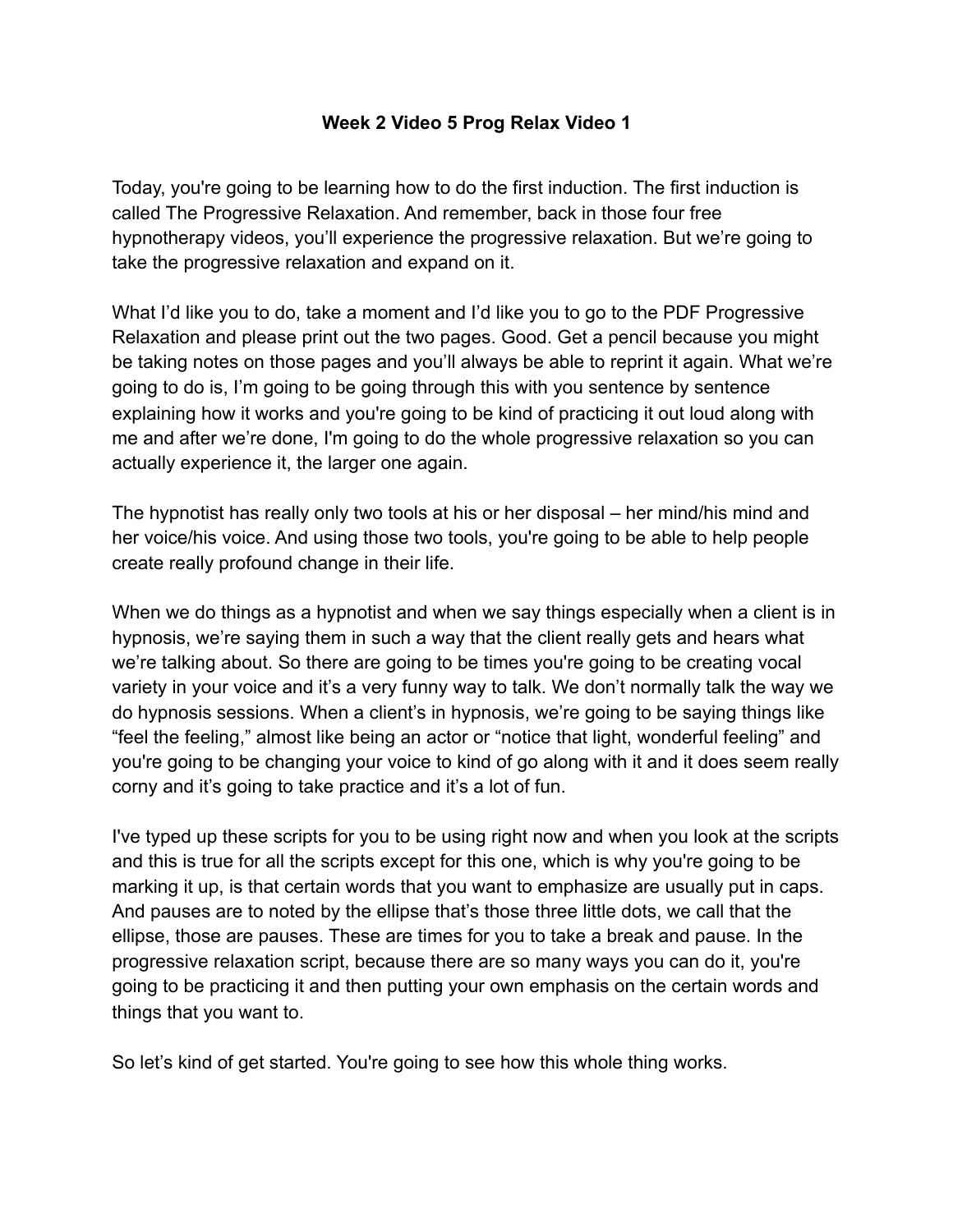The first thing you're going to do is as you look at the script, the first thing it says "Please close your eyes and relax." This is the first thing you're going to say to your client. Now, don't pull the script out and say "Okay, please close your eyes and relax." You want to say that in a conversational way to your client and then only after your client's eyes are closed, then you pull this out. This is the beauty of hypnosis. Your client's eyes are closed all the time. They will have no idea that you have papers in front of you that you're actually referring to. Isn't that nice?

By the way, I take all of my papers and I put them in between these little plastic sheet protectors and there's a reason for this. When you do your sessions, in the beginning you're going to be shuffling lots of papers around and it does kind of make a noise. When you put them in sheet protectors, the client really hear those papers moving around and it also protects your sheets.

So now your client is sitting here, kind of probably next to you. You certainly don't want to be in a room and have you behind the desk and your client over there 10 feet away. This is a comfortable situation, so you can be a few feet away from your client, you could be in front of your client but you want to be comfortable and you want your client to be comfortable.

The first thing is, "Please close your eyes and relax." You're going to be watching your client the entire time that you're reading this, so I suggest in the beginning, take your finger, keep it on the script so you kind of know where you are. It's really easy to get lost. What I want you to practice in the beginning to really practice, looking at what's going on with your client's muscles, their face, and their body as well as reading the words. Okay.

The next part is, "take a nice few gentle breaths and get into a comfortable position" and after you say that, you're just going to look at your client and watch them. They're generally going to make a little movement. You're going to watch their breathing throughout a lot of this. Again, watching their face and watching their breathing. You're about to participate in a really interactive experience just like those ones earlier with the book and the balloon and the kitchen and the lemon.

I'm going to ask you to participate by using your creative imagination to help you achieve the results you desire. Now, in the script, you see it says, "I'm going to ask you to participate by using your creative imagination to help you ...." Let's say the client is here for speaking in public and wants to remain calm and confident every time she speaks, so you'll say, you'll just fill it in or you'll remember and say, "I'm going to ask you to participate by using your creative imagination to help you feel calm and confident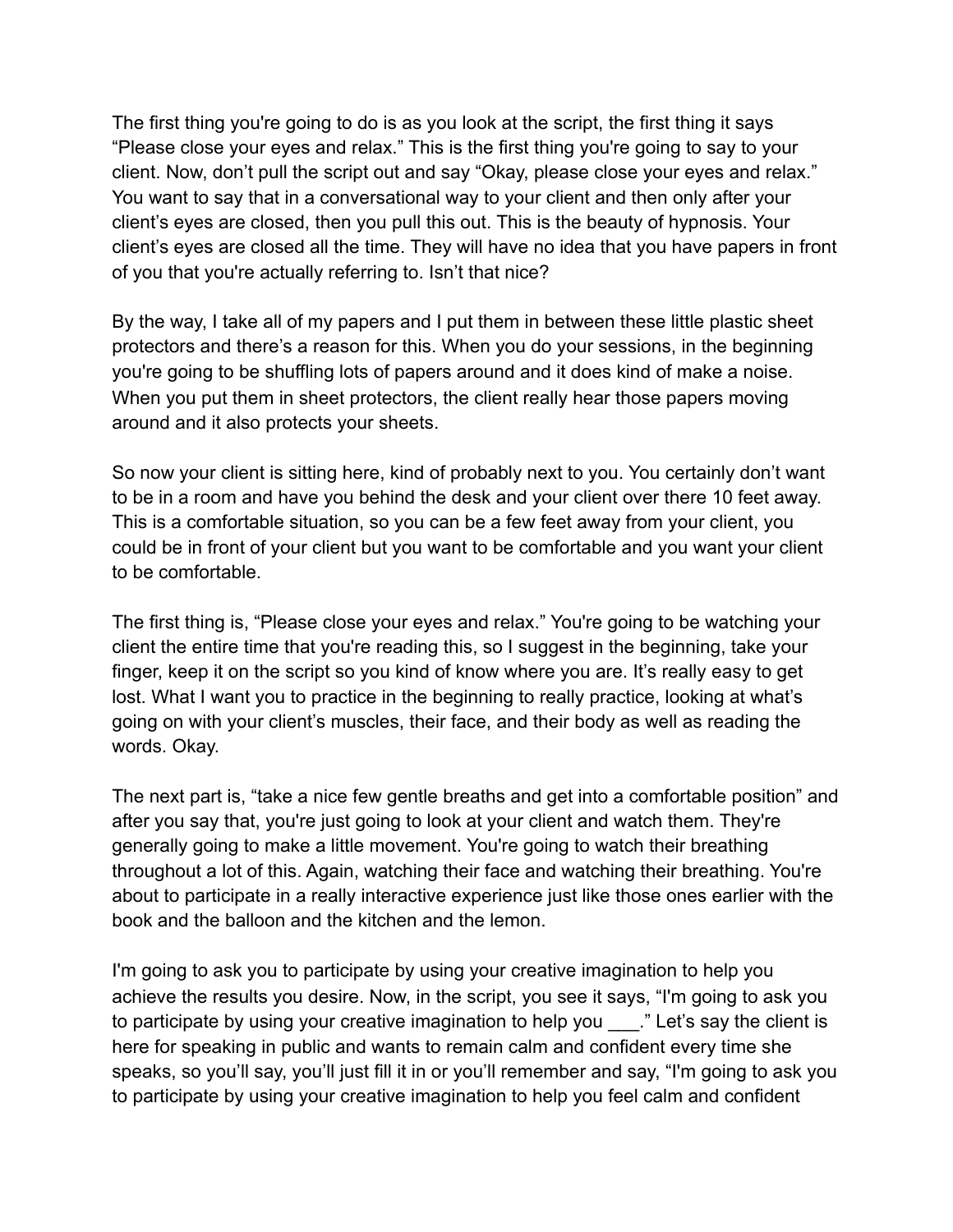every time you speak." Boom! Everything we do from this point is focused on the client's needs and their desires.

Now, "Just for a moment, imagine all the muscle groups in your body letting go. Now, this is the beginning of the suggestion part. Now an induction is simply what we do to help induce the hypnotic feeling. Remember, when the client's body is relaxed and their mind is relaxed, that kind of opens the window to the subconscious mind and we can make those specific suggestions that the subconscious mind will accept.

So when we've said, "Just for a moment, imagine all the muscle groups in your body letting go" Keep a watch on your client's face and your client's body and then you say, "Take another nice gentle breath, pause, exhale and relax." When you say this, watch your client take a breath as you say take a nice gentle breath, watch them say it, say pause, watch them pause, say exhale, watch your client exhale.

Anytime we do inductions and help a client with suggestions about inhaling and exhaling, I want you to notice the client's breathing and when the client exhales, say the word exhale. So let's keep going.

The next suggestion is, "Take another nice gentle breath, pause, and relax, good." Then, the next suggestion you're going to be giving them is "each time you breathe from here on end, just imagine your breath flowing out through your rib cage and spreading gentle relaxation throughout your body" just feel that relaxation as you hear my voice. Now you'll notice I'm beginning to change the tone of my voice aren't I? It's kind of getting to be kind of like sing song, kind of a quiet soothing voice. You may find in the beginning as you're practicing this that you sound like me and that's absolutely okay. Over time, you're going to sound like yourself. And in fact, you don't have to sound like me to be able to induce the hypnotic trance. There are hypnotists who speak really rapidly and really quickly and they can have the same results. This is just how I do it. You'll naturally fall into the right thing for you and it's okay to sound like me for the next six months.

Now, we begin with the specific suggestions to relax parts of the body. And remember, all hypnosis is is about the client accepting these suggestions, so every time we make a suggestion, in their subconscious mind, they say, "Oh, yeah. I like that idea." They're going to accept that suggestion. Sorry, I need to wear my glasses at this point.

By the way, you've heard me talk about that you're going to be learning how to create custom suggestions. Those suggestions are embedded in the entire hypnotic trance session. This is simply the induction to help get the client into hypnosis. You're going to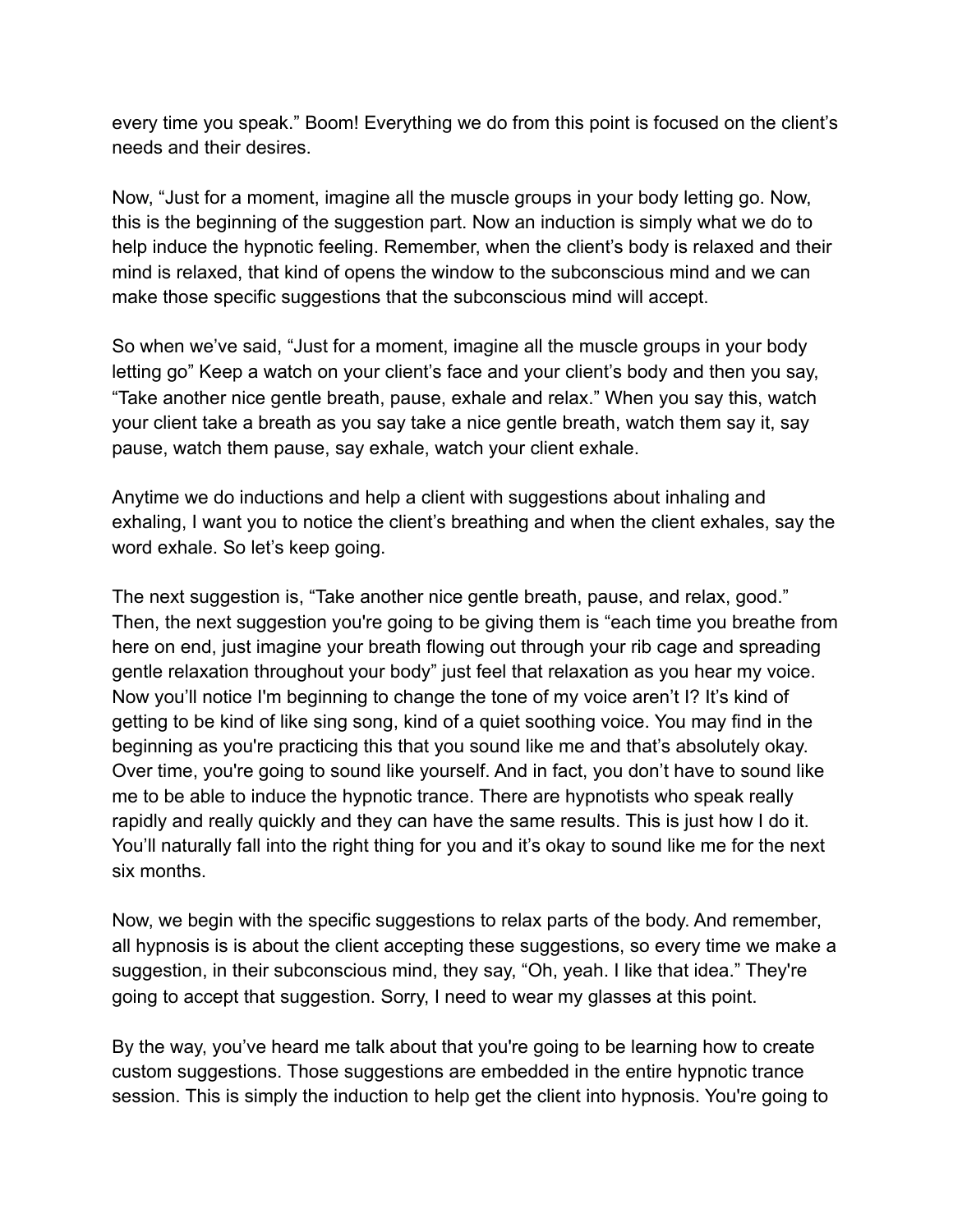be able to do some customizing of this as the time goes on, but for right now, this is the basic induction. Okay, good.

So now the specific suggestions. First one, relax all the muscle groups all around your face for a moment. Relax your scalp, relax your forehead, your eyebrows, your eyelids. Relax your cheeks and your nose and your mouth especially all those muscle groups all around your mouth and your lips. Watch your client as they're doing this. Watch as they begin to relax. Notice the tone of your voice. Every time you say the word "relax" you can go relax just as if you're an actor on the stage, "relax."

"Make sure your teeth aren't clenched together and relax your jaw. Let your chin and jaw drop just a little bit. This is when you actually notice they'll go They might go like that.

Now, "Your neck relaxes, the front part of your neck and now the back part of your neck. Relax your shoulders. Let your shoulders drop and sink into the frame of your body. Feel your shoulders relaxing completely. Get rid of any tension that might be in your shoulder area, just feels so good to do that right now." As they hear the sound of your voice, they are going to be doing all of these things. They're going to imagine the tension leaving their body. Remember, the key is, relax the body and then relax the mind. That opens the window. That's all we're doing here.

And now as we continue with the progressive relaxation, progressively relaxing every muscle, allow your arms to relax now. Your upper arms, your elbows, notice some pausing wherever you see that little ellipse. Your forearms, relax your wrists, even your hand and your fingers, and let go. Just imagine your arms are becoming really heavy, loose and limp and heavy like a sopping wet towel. Did you notice how I change my voice becoming really heavy? Also, went down a little bit. When things are heavy, they kind of feel low. If I had said, really, heavy loose, and limp, that doesn't quite cut it does it, so really heavy. Make your voice drop a little. Loose and limp and heavy like a sopping wet towel. Sometimes I say like a sopping wet towel that you've pulled out of the bath tub. People get what that feels like. It is really loose, limp, and heavy.

And allow yourself to continue to breathe comfortably. Just feel your breathing, pause, watch them feel their breathing. Notice how gentle each inhale and exhale feels. Feel the rhythm of your breathing, pause and watch them. Just feels so good to let go right now. Good. You're doing great. You're getting this aren't you?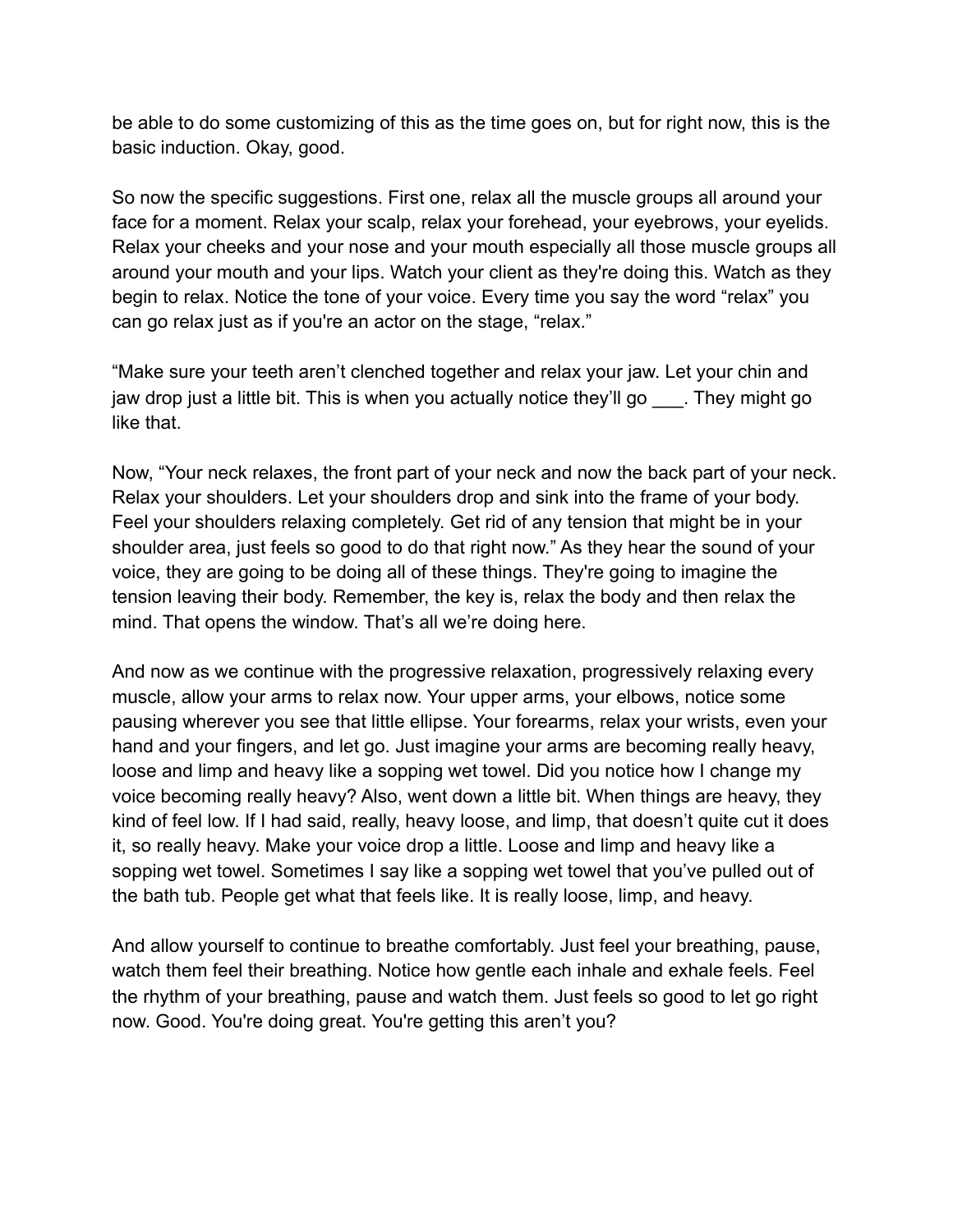And now, allow your chest muscles to relax completely all the way down through to your stomach, relaxing your stomach muscles. Feel your stomach muscles relax and let go of any tension you might be feeling there. By the way, most people feel their tension in their stomach or their shoulders, don't they? So, we're saying let that go and as long as the inner subconscious mind likes the idea of this, the clients are going to go, "Uh, I like this idea" and they're going to let it go.

"And now, your back muscles relax. The large muscle groups in the upper part of your back and all the way down to your spinal column. Relax those muscles in your lower back, just let go, feels so nice to relax right now. And now your hips relax and your legs and your thighs, your knees, your calves, your ankles, your feet, even the soles of your feet and your toes release and relax. Just allow all those muscle groups just to relax completely as you begin to drift into a very deep gentle relaxed state letting yourself go, letting your mind and body to become one. It just feels so good right now. "

By the way, did you notice when I read that part that I was reading a little bit quicker and it's okay. We don't have to go into this boring quiet voice the whole time. When I said allow your back muscles to relax, the large muscle groups in your upper back, you can speak quickly but just notice the tone of your voice. And as you practice this, the more your practice, the better you're going to be getting and you'll be able to practice it so that you can read it have it here in front of you but because you're looking at your client and you're noticing this, they're not going to get a sense that you're reading it at all. And that's where the practice comes in. Because you know, you know what it sounds like when somebody gets up and read something or when somebody gets up and speaks it and you're going to be speaking this instead of reading it to other people and give yourself a good three, four, or five times just to practice so it sounds like you're just speaking it.

Now, this progressive relaxation induction is also a suggestibility test. Interesting concept. We're giving the client suggestions and they're going to be accepting those suggestions. I don't use this as a suggestibility test because frankly, there's no reason to. We've got so many other ones like the arms rising and falling, The Book and The Balloon, and The Lemon Convincer that are efficient that we get more information from but this is used as an induction. But there's a part that's coming up now that's super important and this is a part that's going to let the client know because you're going to tell the client the different kinds of feelings your client might experience.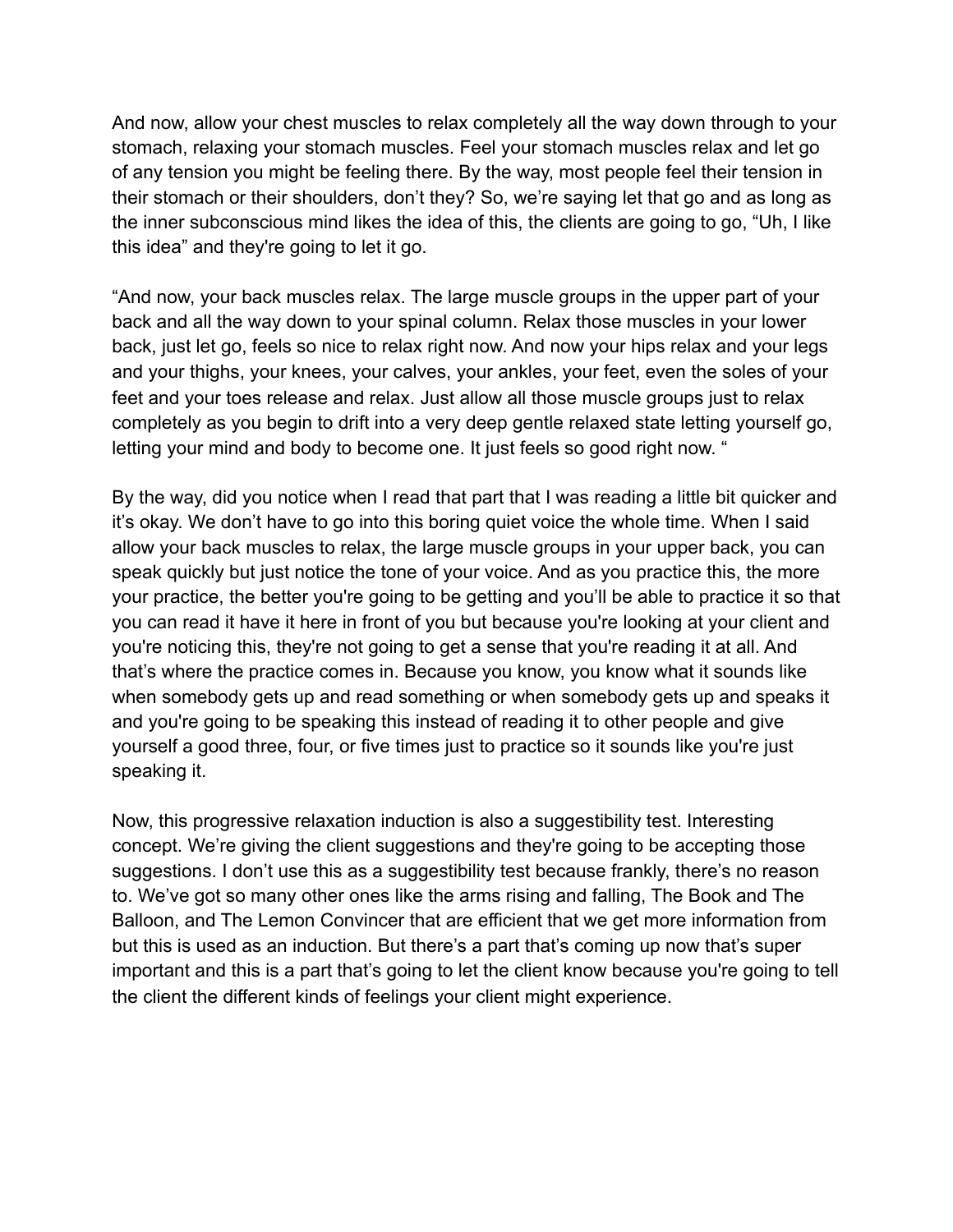So in a sense, this is similar to the pre-talk you know. We talked in the pre-talk about dispelling the myths and that it's a natural feeling and it might feel as though you're waking up in the morning in between that dreamlike state and that hazy awake state, but now, we're going to get specific. The more questions we answer in the hypnosis session so that our goal is, we don't want the client to come in with a conscious mind and ask questions. So by saying this, the client is going to go, "Oh, I'm experiencing that. Oh, that's okay." If we neglect this next part and I can't tell you how important it is, and the client goes, "Oh, I'm noticing that I have this tingling feeling. I wonder if there's something wrong." That questioning conscious mind is going to bring the client up from hypnosis and that's really not what we want. We want them to stay in a gentle feeling safe, relaxed, hypnotic trance. As we go into this, it'll make a lot of sense.

So the first thing we say is, many people sitting there just like you reports certain feelings in their body, so we're letting the client know that what I'm going to be saying next is pretty typical of a lot of people who are sitting here. "Some notice a numbness in their arms or legs kind of like pins and needles, and some people experience a lightness in their body, and others experience a heaviness. If you experience a lightness, it might feel as if your body is just floating and drifting above that chair. The client sitting on the sofa say, "floating and drifting above the sofa" If you experience a heaviness, you would feel as if you're just sinking into that chair your shoulder sagging. If there are cushions on the chair, you can say, "If you experience that heaviness, it might feel as though you're just sinking into those soft cushions, your shoulder sagging."

Now, one interesting part about this is, remember, this is also a suggestibility test, as we're saying these things, the client is accepting these suggestions. So a client might choose, they may experience a lightness, they might feel "Oh, yeah I do feel that lightness" or you might feel that heaviness and they might go "Oh, yeah. I feel that soft cushion." So they are taking your suggestions all throughout this whole process.

And the next one, I want you to look up at the client, keep your fingers on this and read it and watch what happens because again as a suggestibility test, your client may take the suggestion. And some people, when they relax deeply, they find they have the need swallow because their salivary glands dry up. Watch your client as you say this. Half the time you're going to watch and you're going to see your client go and swallow because you made that suggestion. If your client doesn't swallow, that's okay. I guarantee your client is going to feel a lightness or a heaviness. They're going to feel something because they're accepting your suggestions. So you tell them, "If you have a need to swallow, it's okay to do so at any time." Others find when they relax their eyelids may feel really heavy or their eyelids might even flicker or flutter ever so lightly.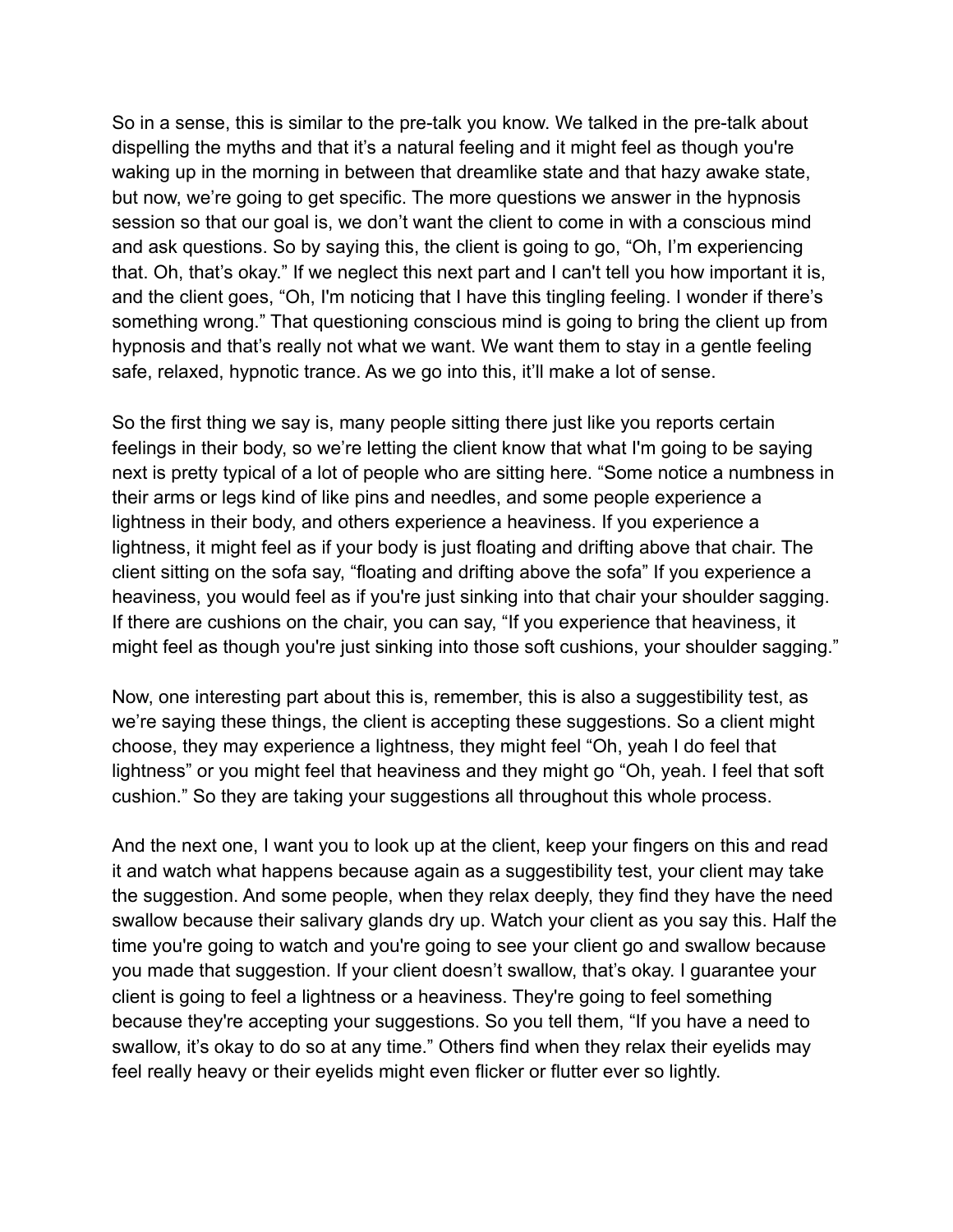These are all the things that you're going to notice as a hypnotist as you help the client go into hypnosis. Some people, their eyes do flicker or flutter and that's simply another sign of relaxation, and some people, even experience what we call a form of sensory distortion and we explain that to our client. They may not even notice their arms or legs are there and that's totally normal too.

The important things that these signs represent is that if you experience any of these signs, it indicates your willingness and readiness to allow yourself to go into hypnosis, again, another huge suggestion because they are allowing themselves to go into hypnosis. You're guiding them but you're not making them go into hypnosis. You're not doing it. They're really learning how to relax their mind and body. They're going into hypnosis and many hypnotists say that all hypnosis is really self-hypnosis. Well, that's true. I can't make you do anything but you can allow yourself to learn and to relax deeply and allow yourself to go into a deep hypnotic trance.

This is where the fun part begins. Then, even though at this point your client is most likely in hypnosis and is gone to that state between the alpha and theta levels brainwaves, we're going to be saying "Going into hypnosis is very gradual and in a moment, I'm going to count from twenty down to one, and on each count, you can allow yourself to drift into hypnosis at your own pace."

Counting down is one of the easiest and most efficient ways to help a client get into that hypnotic trance. Another way of getting client to go into hypnosis is the old fashion way. Remember this? Just watch this? Just watch my watch. And the real reality is, you could use this if you wanted to. But the old way, it would've taken hours and hours but you can have people watch this and you could count them down if you really wanted to have fun with it, but we don't really need to do that anymore.

There are many ways of inducing the hypnotic trance. Throughout the training, you're going to be learning the progressive relaxation, you're going to learn the element induction which is a rapid induction, you're going to learn an eye blinking induction, and throughout your sessions, your client is going to be practicing going into self-hypnosis at home. And by the time you get to second or third session, you can save tons of time by saying to your client, "Okay, close your eyes and go into self-hypnosis the same way you do at home." Boom! They're going to be there but the first session, this is what we're going to be doing unless your client is an analytical type and the kind of person who asks tons of questions and you know what type is or the kind of person who has an analytical career like an accountant or maybe a lawyer. We're going be doing a different induction for that group.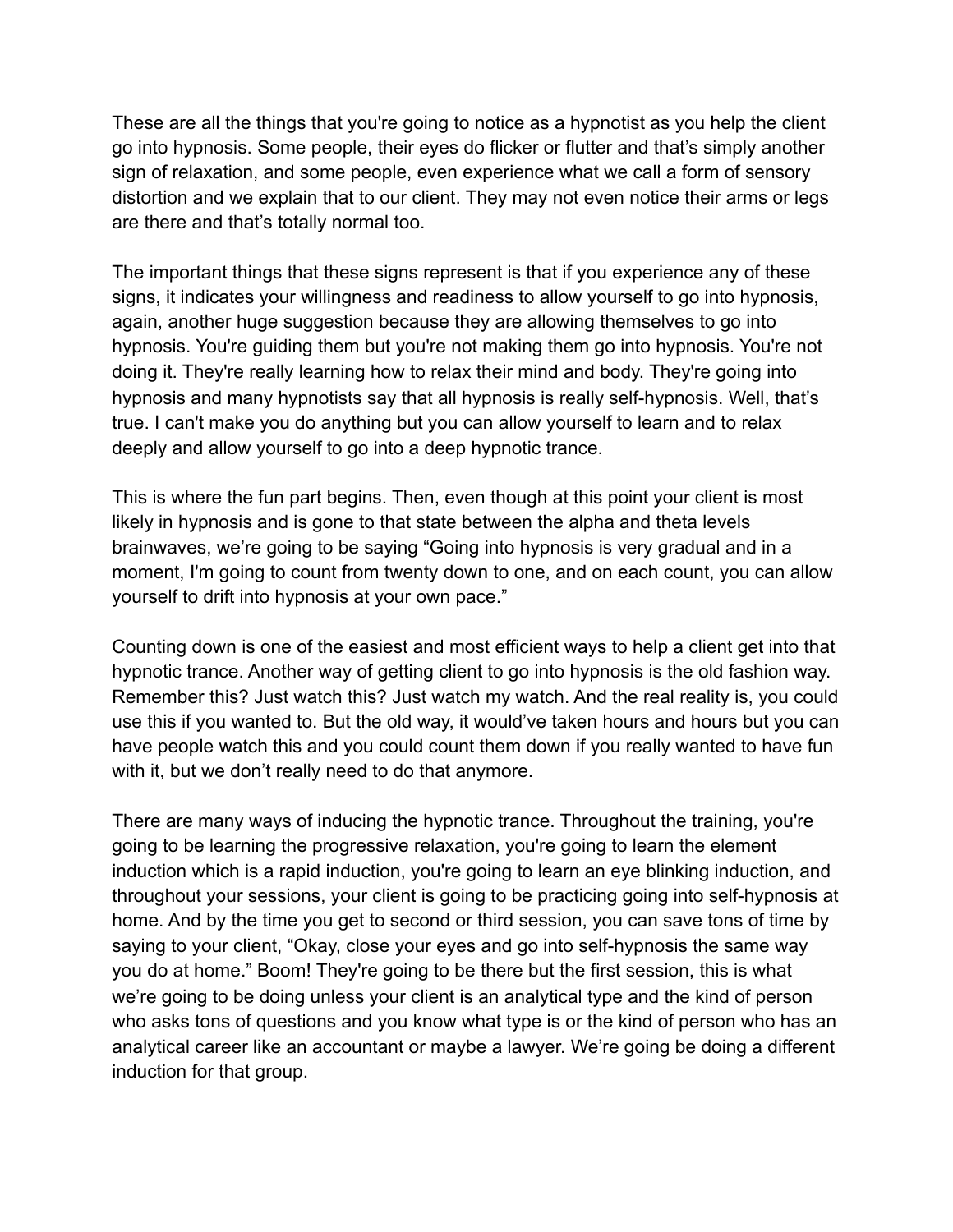So I mentioned on each count you can allow yourself to drift into hypnosis at your own pace.

But before I do that, "Just imagine a custom cloud snuggling right up to your body in the shape of a soft chair with big soft arms. It's a warm and comfortable cloud and it's your own personal cloud chair. Notice how it snuggles right up to our body and now it's going to take you to a very beautiful place, a special place in your life, a safe comfortable place, a place where you're happy and content, a place where you feel good, a place where you look good, so allow your custom chair now to take you to this special place where you're happy and relaxed and calm. And now, just allow yourself to be here for a moment as I begin to count and you allow yourself to go deeper and deeper into your relaxation that we call hypnosis."

I want to point out that I said, "Just allow yourself to be here for a moment." By being here, you're telling the client, that you're here in this cloud chair here at your special place. So I mentioned that now just allow yourself to be here for a moment. I didn't say allow yourself to be there. I want you to bring the experience right where the client is, they're here in the cloud chair. So make sure you use the word "here."

"As I begin to count and you allow yourself to go deeper and deeper into your relaxation that we call hypnosis." Again, this is a very nice permissive way of allowing the client to do things at their own pace to go into hypnosis and all these permissive words are the words of the client will take in and feel comfortable because it's really the client's choice, isn't it? I love using the permissive tone and people respond to it.

Now, this is where you're really going to be using your vocal variety. You're going to be counting down from twenty down to one. By the way, there is no rule in the hypnosis rule book that says you have to do twenty to one, you could do one to twenty, or ten to one. If anybody says there's a rule, just ignore them. For right now, I like counting down. It just feels better. When we count down, you're using your voice in a very big way to help your client even go deeper and deeper into hypnosis. So any time I say a number, I'm going to enunciate the number and then after it, I'm going to say a few words. So this is how the beginning part is going to sound.

*20…deeper and deeper…19…all the way down deep…*with each number, I'm going to start up here with 20 and I'm going to be very clear, 20, 19, 18, 17, 16, 15, 14, 13, 12, 11, do you get this? I'm kind of going down in tone. The words after the numbers, I'm just going to say normally but gently. So it's going to sound like this, I'm going to do it the right way first.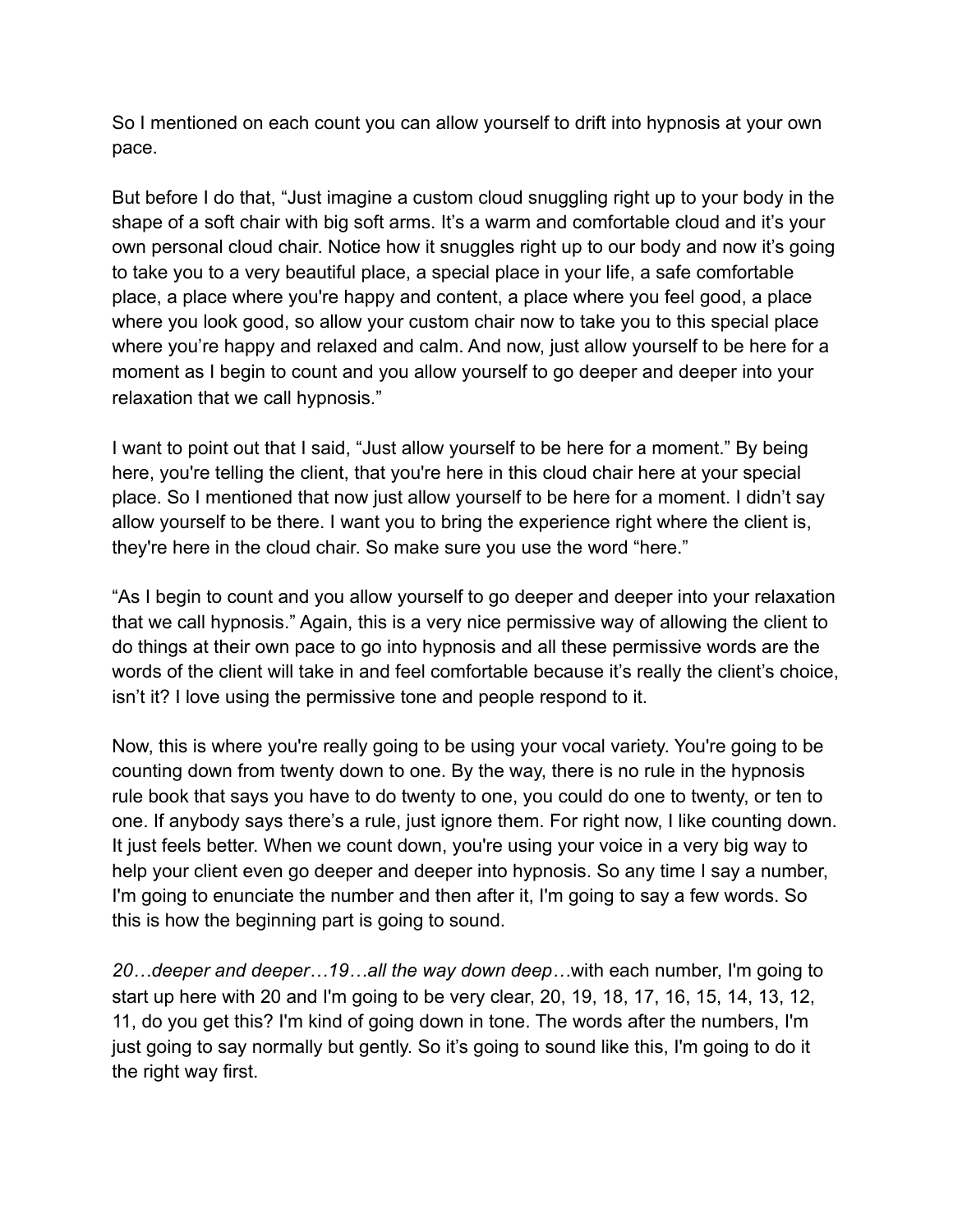*20…deeper and deeper…19…all the way down deep…18…17…just slowing down with each lower number…16…15…deeper relaxed…14…13…just letting go, just letting go… 12…11…all the way down deep…10…9…just slowing down a little bit more…8…7… deeper and deeper …6…5…just slowing down …4…3…deeper and deeper …2….and finally….1… deep deep relaxation…*

I just noticed as I re-read, I changed some of the words around. It's absolutely okay if you do that. I said "deeper and deeper" instead of "just slowing down." So the numbers you start here and you bring your voice down and then the words are over here. You also start with more vocal impact on your voice. When I started with 20, 19, 18, 17, 16, 15, 14, the numbers got gentler and gentler as I went down. All of this is using your vocal variety to help your client. Their body is going to follow your voice and they will automatically and naturally relax into your voice as you're using this.

Now, here's a way that I know you'll never read it but I'm just going to do it quickly so you get it.

*(Rapid high pitched voice) 20…deeper and deeper…19…all the way down deep…18… 17…just slowing down with each lower number…16…15…deeper relaxed…14…13… just letting go, letting go…*

It sounds and feels totally different when you hear somebody speak that way doesn't it. So this is the key. You're going to help them go down and down deeper and deeper into hypnosis. Got it? Okay. This is the induction.

By the way, after I say "*2…and finally…1… deep deep relaxation,"* how do they know they're in hypnosis? How can they tell? Well remember, you've done a little five-minute mini-hypnosis with The Lemon Convincer? That's one way. But we've done this. We are the ones who have to tell our client that they are in hypnosis and so you're going to be saying that after you go "*2…and finally…1… deep deep hypnosis."* You're going to say to them, and it's not on the sheet yet because you're going to be learning that next, you're going to be saying "Your mind is now so deeply relaxed, so deeply relaxed that everything that I say that you allow in your mind will sink so deeply into that subconscious part of your mind and make such a deep impression that nothing will erase it. The client goes "Oh okay. That's what she's saying, I'm deeply relaxed. She's going to start saying suggestions to me because these are the things we talked about at the beginning of the session and these things are going to do deep and remain embedded in my subconscious mind. Yes! That's exactly what I want isn't it?"